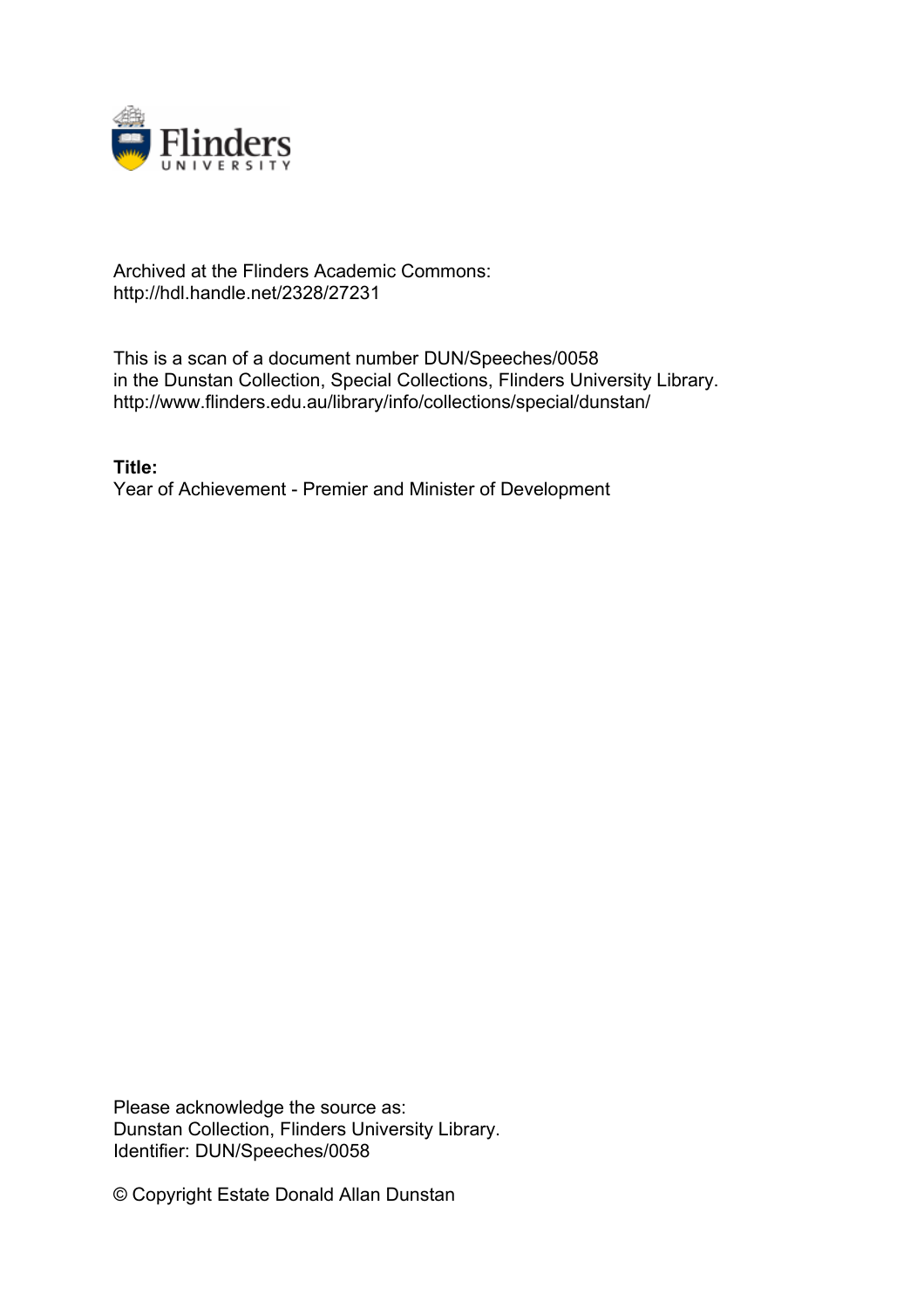$\bar{\mathcal{N}}_k$ 

*66* 

*i* (f

 $\frac{1}{2} \left( \frac{1}{2} - \frac{1}{2} \right)$ 

Much progress was made during the new Labor Government's first year in office in implementing the promises set out in our election policy statement, in progress in implementing those not yet accomplished and in setting the guidelines for future policy.

Below is an itemised list of some of the more important legislative, regulative and administrative measures in specific areas for which Don Dunstan has direct responsibility.

## Premier's Department.

Legislation.was passed during the first session of State Parliament providing for the establishment of a State Insurance Commission to cover the entire insurance field apart from life assurance. Key personnel have been appointed and the Commission will begin operations shortly.

A comprehensive system of builders' licensing giving home buyers more effective safeguards against undercapitalised speculative builders was introduced and took force from April 30th, 1971.

The State Bank was authorised to increase its maximum loans for new houses from  $$8,000$  to  $$9,000$  and for established houses from \$7,000 to §8,000.

Amendments to the River Murray Waters Agreement approved by Parliament retain South Australia's right to the Chowilla Dam while providing for construction of the Dartmouth scheme. At year's end the other parties to the agreement had not made known their views on this.

The Premier made a series of approaches to the Federal Government for special assistance to complete sealing of the Eyre Highway, offering  $$3M$  from State funds towards this.

Intervention by the Premier resulted in South Australia gaining significant concessions from Canberra in the linking of Adelaide with the standard gauge rail system.

Shortly after taking office, the Premier initiated the establishment of the new "Policy Secretariat", a small, specialist group within the Public Service, to provide expert advice and recommendations on policy questions referred to it, this providing far more informed, streamlined decision making.

A special study was commissioned to examine the possible establishment of a South Australian film unit and development of the State as a film-making and processing centre.

Government support for the Festival Theatre was increased and a new policy of assistance for the performing arts was introduced. Such assistance will, in future, go only to professional or semi-professional groups apart from those already receiving support.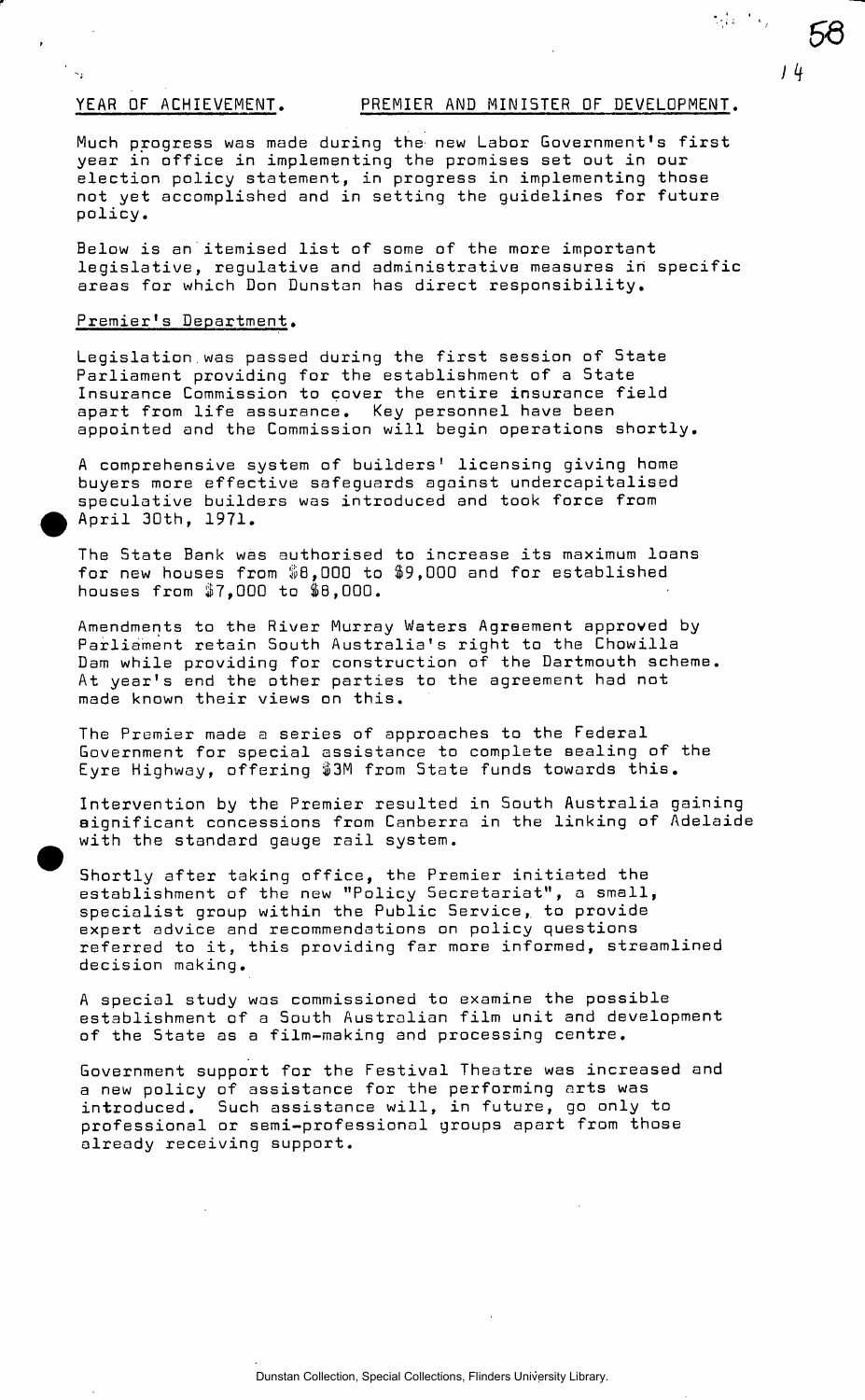Industrial Development.

 $\searrow$ 

Immediately on taking office Don Dunstan began a vigorous programme of industrial development designed to widen the markets available to South Australian manufacturers and producers, secure new industries and more jobs and to diversify the State's present industrial base.

Legislation provided for the creation of a new Industries Assistance Corporation to help smaller industries at an early, and often critical, stage of their development by providing financial aid. The Corporation will also foster industrial decentralisation. It is enabled to make nonrepayable grants.

Trade agencies have been set up in regional centres, Singapore, Djakarta, Tokyo and Hong Kong with Singapore and London based roving trade officers to seek new markets for South Australian products.

An Industries Research Institute is being formed to make grants for product research.

An extra grant of \$16,000 was made to the Industrial Design Council of Australia to employ three designers to advise local industrialists in the field.

Major industrial development projects during the year include:

June, 1970 \$12M expansion of the <u>APCEL</u> pulp and paper mill near Millicent. It is expected to increase employment from 470 to more than 750 and employment of women will rise from 150 to about 250.

July, 1970 The first major contract in connection with the West Lakes project was awarded to A.W. Baulderstone - 1670,000 construction and diversion of the Henley and Fulham and Routledge Road stormwater drains, together with earthworks to reclaim 72 acres of land. Land will be developed and subdivided into 290 large residential'allotments.

August, 1970 The main contract was let for construction of a 200-acre recreational lake and the reclamation of 1300 acres of swampland at head of Port River. \$3M-\$5M 4-year contract.

July, 1970 A &1M. self-adhesive material production plant, employing 70 people, to be established by FASSON PTY. LTD., at Elizabeth West.

July, 1970 CONTROL DATA AUSTRALIA PTY LTD.- premises opened. This is an important addition to the State's computer field.

August, 1970 A veneer plant which will cost more than \$200,000 has been established at Tarpeena. Owned and operated by KAURI TIMBER CO. LTD.

August, 1970 Managing Director of G.M.H. (Mr. A.D. Rhea) announced that G.M.H. was to expand its Elizabeth plant at a cost of  $\$8$ .7M.

October, 1970 \$450,000 expansion by CHRYSLER involving an extension of Company's stamping plant - necessary because of the Company's increased export programme.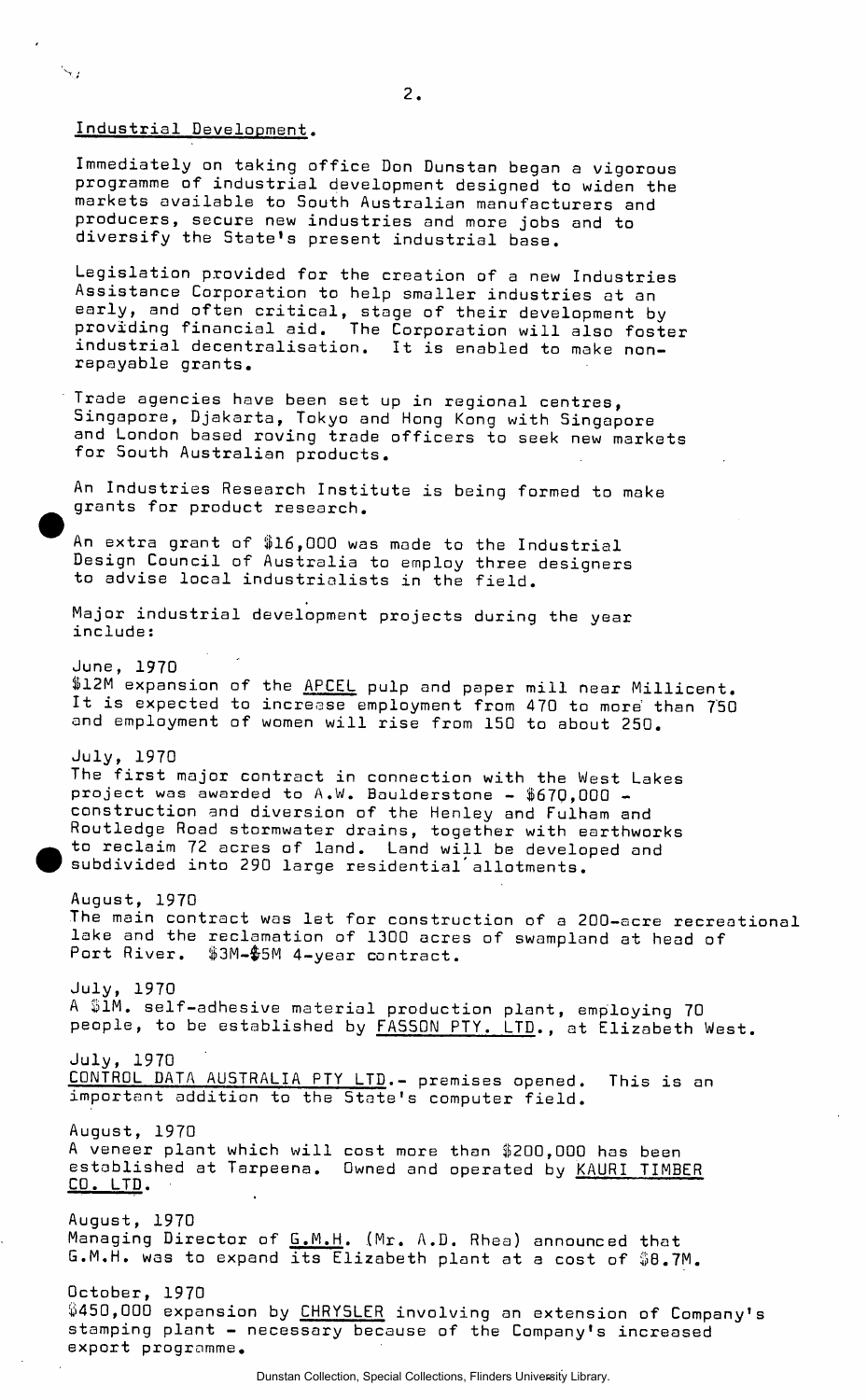October, 1970 Joint Dutch-S.A. company to be created by Lips NV of Holland and Johns and Waygood Perry Engineering Ltd. To be known as LIPS PERRY PTY. LTD. October, 1970<br>SIMSMETAL expansion announced. SIMSMETAL expansion announced. November, 1970<br><u>SOLA INTERNATIONAL PTY. LTD</u>. – new laboratories at Lon**s**dale opened. December, 1970 McPHAR GEOPHYSICS PTY. LTD.- offices and laboratories opened. Has been established in Australia for nine years and headquarters have been in Adelaide since 1964. December, 1970 Establishment of a new industry producing highly sophisticated electronic and resistance welding equipment at Elizabeth by CUTLER-HAMMER AUSTRALIA PTY. LTD. February, 1971 \$200,000 factory at Whyalla to construct pre-stressed concrete sleepers for the broad gauge rail link between Port Augusta and Whyalla announced constructed by MONIER- PRE-STRESSED CONCRETE. February, 1971 Big new clothing factory at Elizabeth announced. CONWAY BROS. PTY. LTD. - will be most modern-equipped clothing plant in South Australia. February, 1971 \$2M. frozen vegetable processing plant opened at Mount Gambier by ASSOCIATED PRODUCTS AND DISTRIBUTION PTY. LTD. February, 1971 The Premier announced that work had begun on a \$5M. factory complex at Salisbury - NYLEX CORPORATION. 200 people will be employed by January, 1972, and up to 300 when factory goes into full production. March,. 1971. G.H.. MICHELL AND SONS PTY. LTD. of Adelaide to embark on a multimillion dollar development programme. May, 1971 AUSTRALIAN NATIONAL INDUSTRIES plans to establish a \$2.7M. new industry in South Australia. Production press forge plant at Dry Creek,

**3.**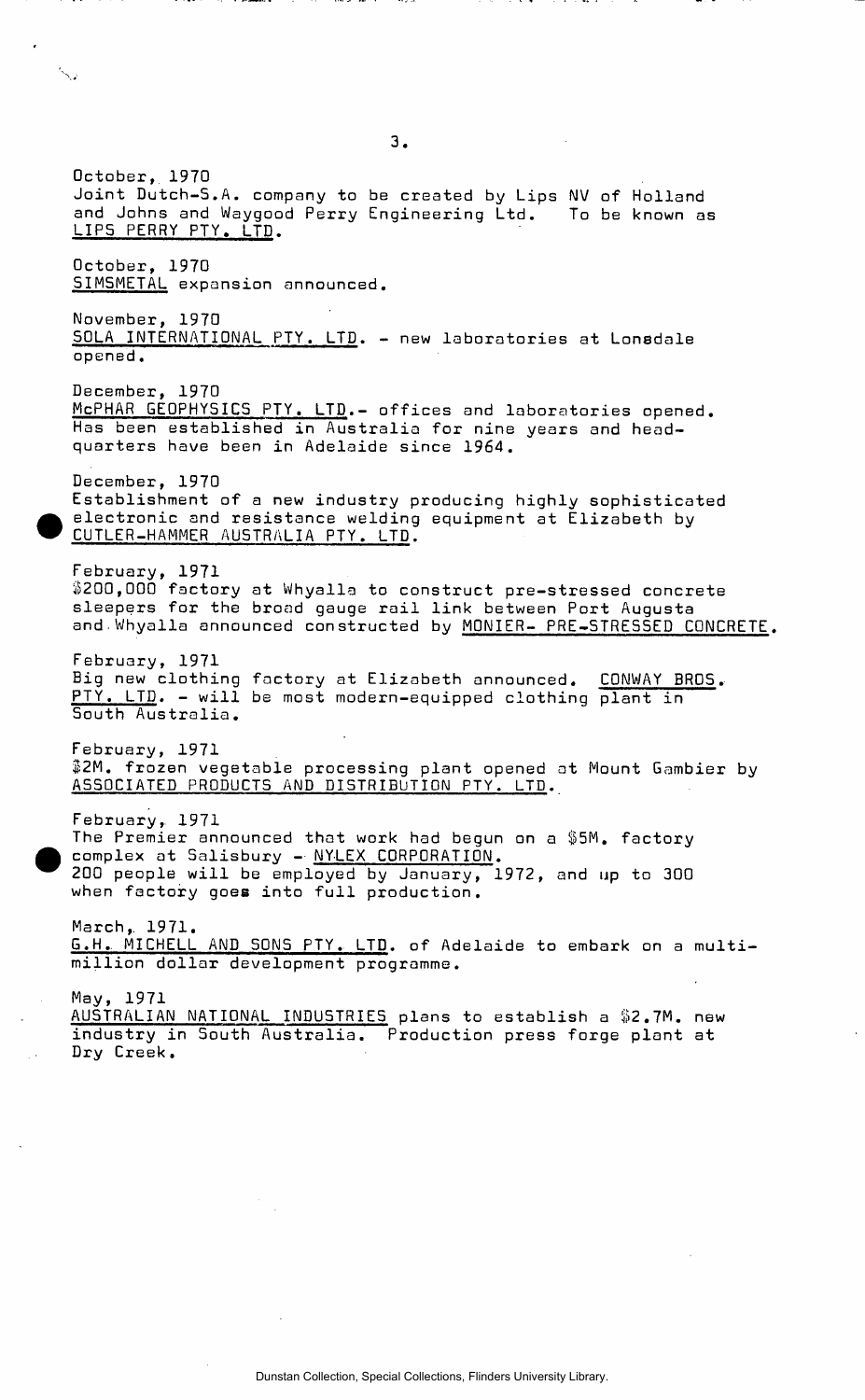#### Housing.

 $\frac{1}{\sqrt{2}}$  $\mathcal{L}_{\mathcal{A}}$ 

> New policies have been framed to revitalise the 5.A. Housing Trust's approach to home construction to ensure that at least as much emphasis is given to aesthetic and social factors as economic ones.

The S.A. Houeing Trust completed 2,289 houses and flats in the twelve months, an increase of 511 houses and flats over the previous year, or an increase in production of almost 28%.

In the greater metropolitan area the major areas of activity were at Ingle Farm where 353 houses were completed, Christies Beach 304 and Elizabeth 145.

At 1st June, 1971, 838 houses were under construction in these three areas.

Country towns where the Trust completed ten or more houses were: Whyalla, Port Augusta, Mount Gambier, Berri, Port Pirie, Murray Bridge, Renmark, Port Lincoln, Ceduna, Padthaway, Millicent, Mount Barker, Naracoorte.

During the period 183 three storey walk-up flats were completed at Gilberton (66), Findon (72), Elizabeth (33) and a block of 12 at Black Forest for the Commonwealth Government.

The Housing Trust received the Civic Trust of South Australia's award for the medium density housing project at Marden.

The Trust built 155 cottage flats for occupation by aged pensioners during the year. This is a dramatic increase in production of this type of accommodation for during the whole of 1969-1970, 65 were completed.

Work is progressing on more pensioner flats.

The Trust was able to assist 4,256 families in rental accommodation in the period under review.

The Trust, which, in some ways, pioneered walk-up flats on a reasonably large scale in Adelaide and has recently been developing relatively small mixed medium density areas in the metropolitan area, such as Marden, is moving into significantly large lareas of medium density development, one at Marion and, later, at West Lakes.

Two senior Trust officers are to investigate the best medium density development overseas to incorporate the very latest in this type of design in South Australian development.